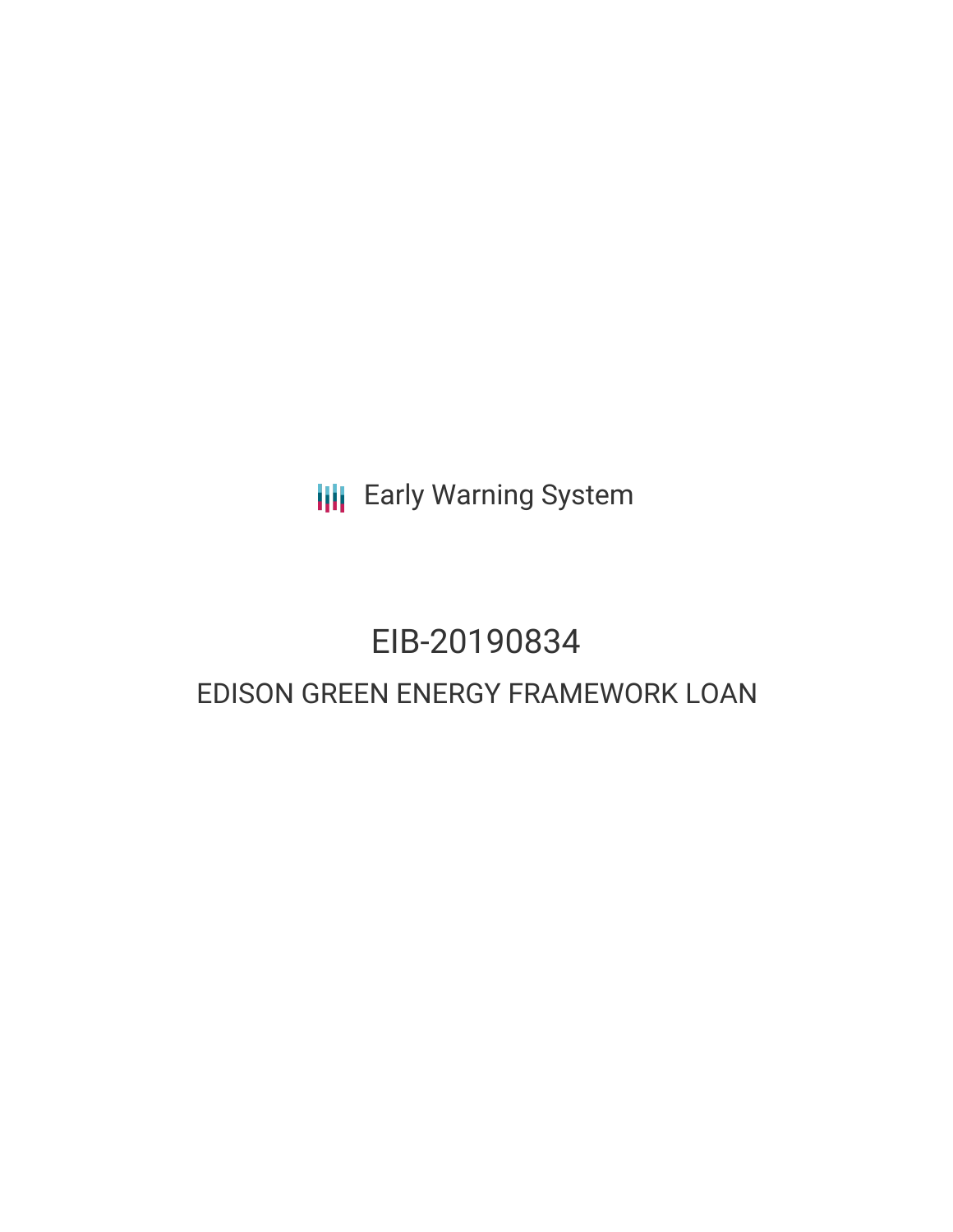

#### **Quick Facts**

| <b>Countries</b>               | Italy                          |
|--------------------------------|--------------------------------|
| <b>Financial Institutions</b>  | European Investment Bank (EIB) |
| <b>Status</b>                  | Approved                       |
| <b>Bank Risk Rating</b>        | U                              |
| <b>Voting Date</b>             | 2020-06-29                     |
| <b>Borrower</b>                | <b>EDISON SPA</b>              |
| <b>Sectors</b>                 | Energy                         |
| <b>Investment Type(s)</b>      | Loan                           |
| <b>Investment Amount (USD)</b> | \$337.41 million               |
| <b>Loan Amount (USD)</b>       | \$337.41 million               |
| <b>Project Cost (USD)</b>      | \$798.53 million               |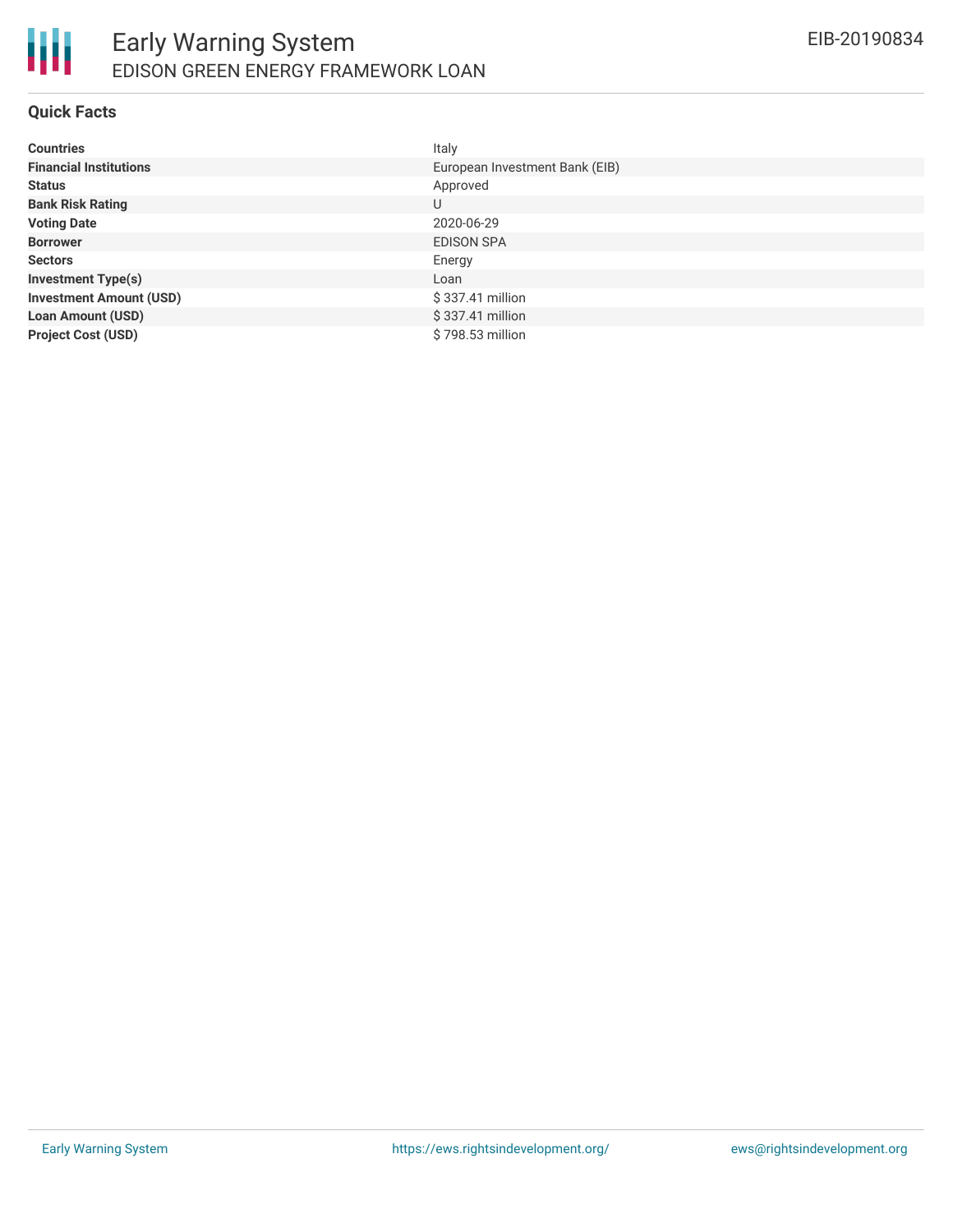

#### **Project Description**

According to EIB website, the project consists of framework loan to support a pipeline of small renewable energy and energy efficiency projects to be developed by Edison Group throughout Italy over the 2020-2022 period. Most of the planned projects are located in cohesion regions.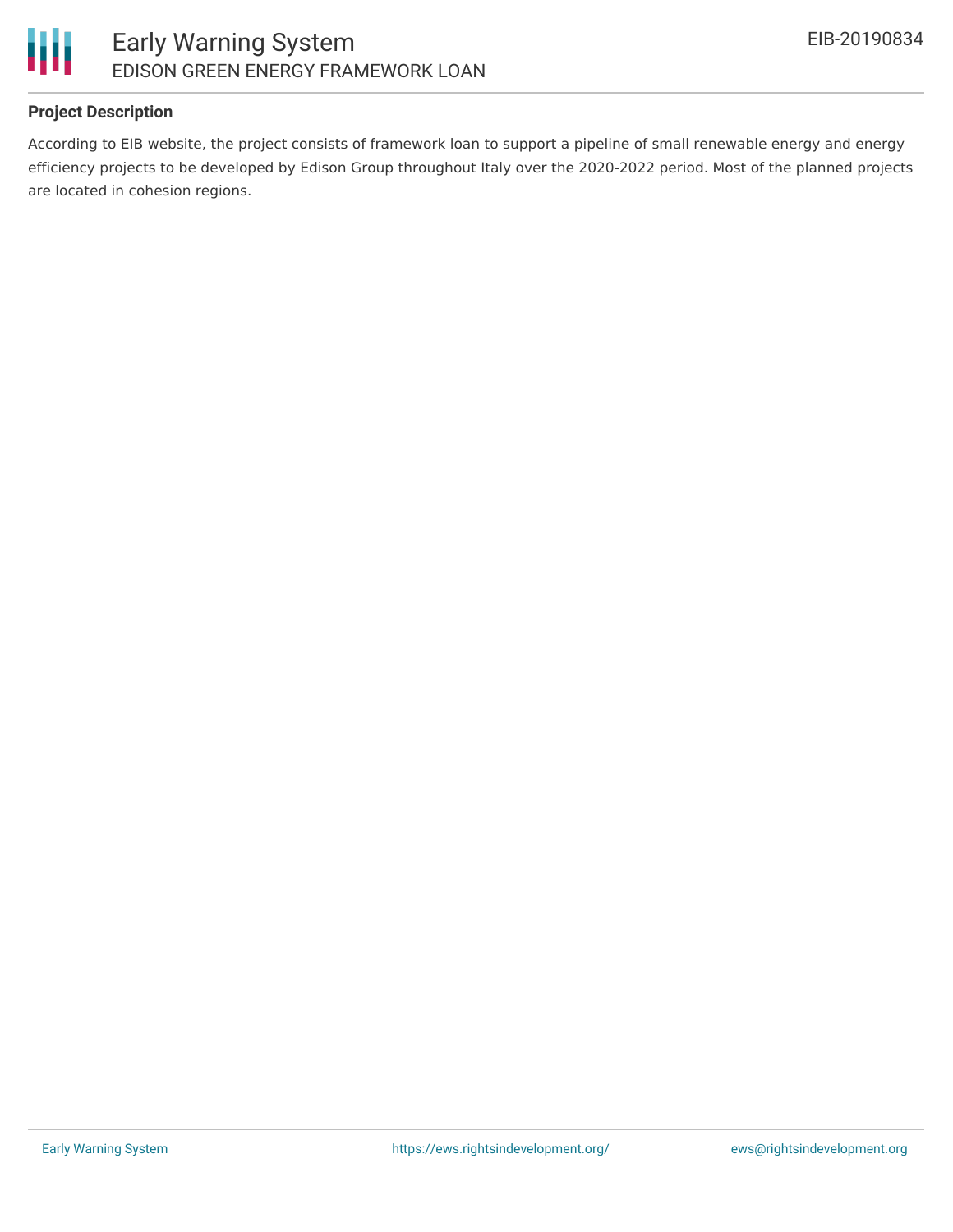#### 冊 Early Warning System EDISON GREEN ENERGY FRAMEWORK LOAN

#### **Investment Description**

European Investment Bank (EIB)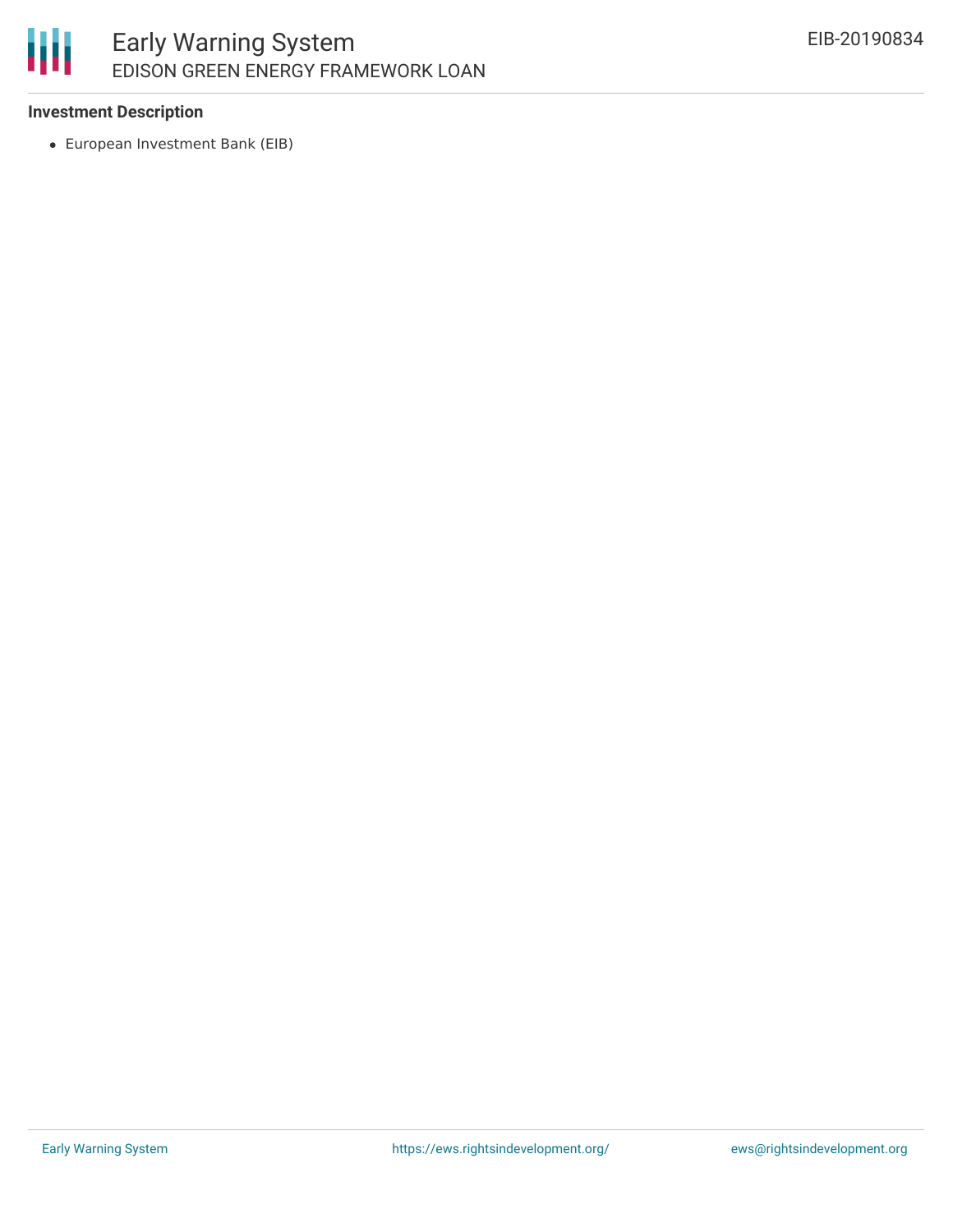# 冊

### Early Warning System EDISON GREEN ENERGY FRAMEWORK LOAN

| <b>Private Actor 1</b> | <b>Private Actor</b><br><b>Role</b> | <b>Private Actor</b><br>. Sector | <b>Relation</b> | <b>Private Actor 2</b> | <b>Private Actor</b><br>2 Role | <b>Private Actor</b><br>2 Sector |
|------------------------|-------------------------------------|----------------------------------|-----------------|------------------------|--------------------------------|----------------------------------|
|                        |                                     | $\overline{\phantom{a}}$         | $\sim$          | Edison SpA             | Client                         | $\sim$                           |